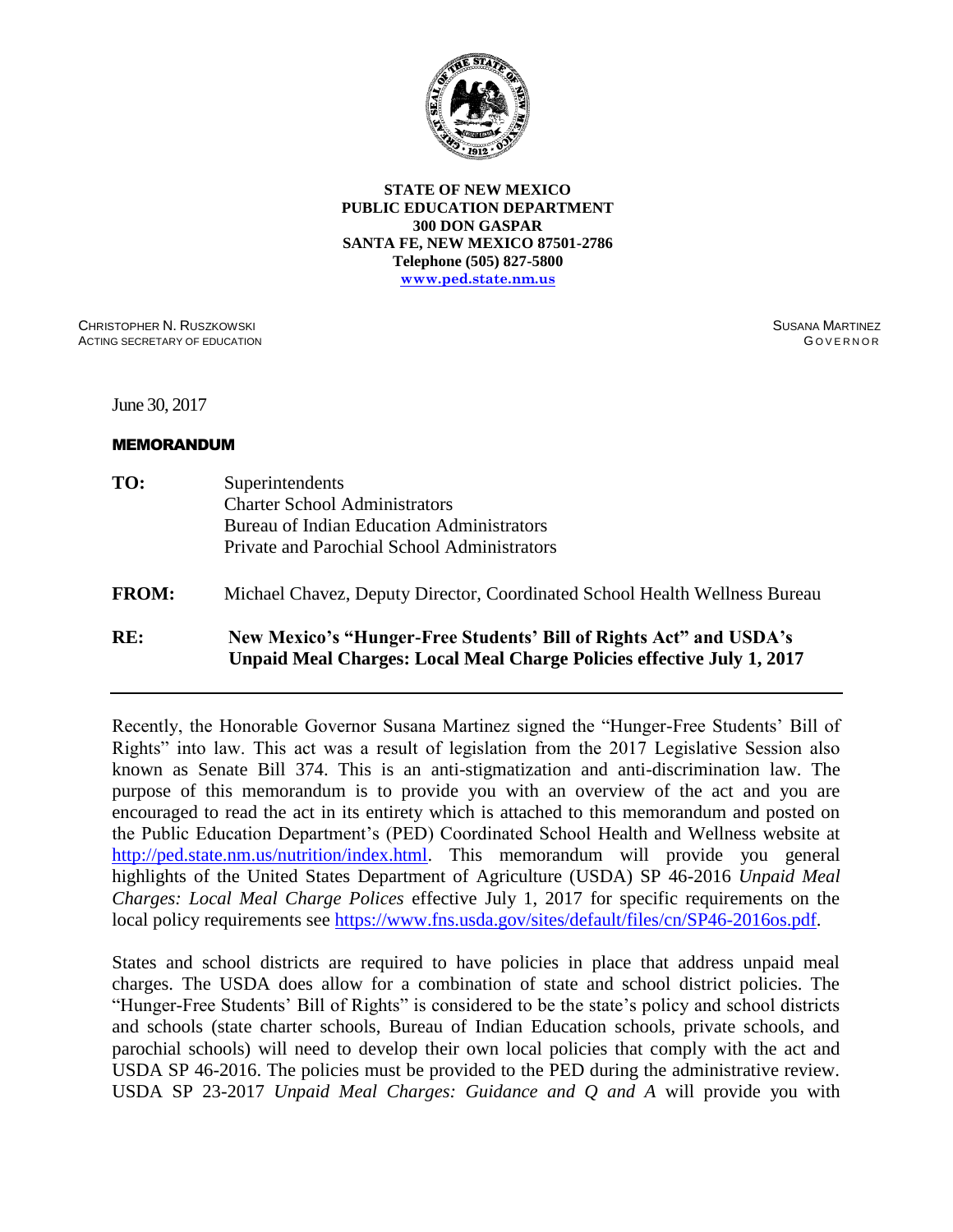Hunger Free Students' Bill of Rights June 30, 2017 Page **2** of **4**

additional information [https://www.fns.usda.gov/school-meals/unpaid-meal-charges-guidance](https://www.fns.usda.gov/school-meals/unpaid-meal-charges-guidance-and-q)[and-q.](https://www.fns.usda.gov/school-meals/unpaid-meal-charges-guidance-and-q) USDA has additional resources for schools and school districts to assist with policy development [\(https://www.fns.usda.gov/school-meals/unpaid-meal-charges\)](https://www.fns.usda.gov/school-meals/unpaid-meal-charges) including the recently released *Overcoming the Unpaid Meal Challenge: Proven Strategies from Our Nation's Schools* Guidance Manual (May 2017) located at [http://ped.state.nm.us/nutrition/index.html.](http://ped.state.nm.us/nutrition/index.html) Policies for schools and school districts participating in the national school lunch program and school breakfast program as a standard provision programs must:

- Ensure that the policy is provided in writing to all households at the start of each school year and to households that transfer to the school during the school year.
- Provide the meal charge policy to all school or school food authority staff responsible for policy enforcement.

## Applicable Entities and Students

This act will go into effect on June 16, 2017 and does not relieve a parent or guardian of a noneligible student of any debt incurred prior to implementation of the law.

This act applies to school districts and schools, including Bureau of Indian Education schools, private and parochial schools, participating in the national school lunch program or school breakfast program. Community Eligibility Program, Provision 2 and 3 programs providing breakfast and lunch to all students at no cost to the student or family are exempted, unless they change their program status. However, schools and school districts are required to continue to directly certify students and determine if students are categorically eligible for free meals.

## School Meals Eligibility Requirements for School Districts and Schools

- Standard Provision schools (those schools not participating in the Community Eligibility Program), must provide a printed meal application in every school enrollment packet or if the school chooses to use an electronic meal application, the school enrollment packet must include an explanation about the electronic meal application process and how parents or guardians may request a paper application at no cost to them.
- Meal applications and instructions must be in a language that parents and guardians understand. If a parent or guardian cannot read or understand a meal application, the school must offer assistance in completing the application.
- If a Standard Provision school becomes aware that a parent or guardian of a student who is eligible for free or reduced-price meals has not submitted a meal application, the school shall complete and file an application under 7 CFR § 245.6(d) as indicated below.

*7 CFR § 245.6(d) Households that fail to apply. After the letter to parents and the applications have been disseminated, the local educational agency may determine, based on information available to it, that a child for whom an application has not been submitted meets the local educational agency's eligibility criteria for free and reduced price meals or for free milk. In such a situation, the local educational agency shall complete and file an application for such child setting forth the basis of determining the child's eligibility. When a local educational agency has obtained a determination of individual family*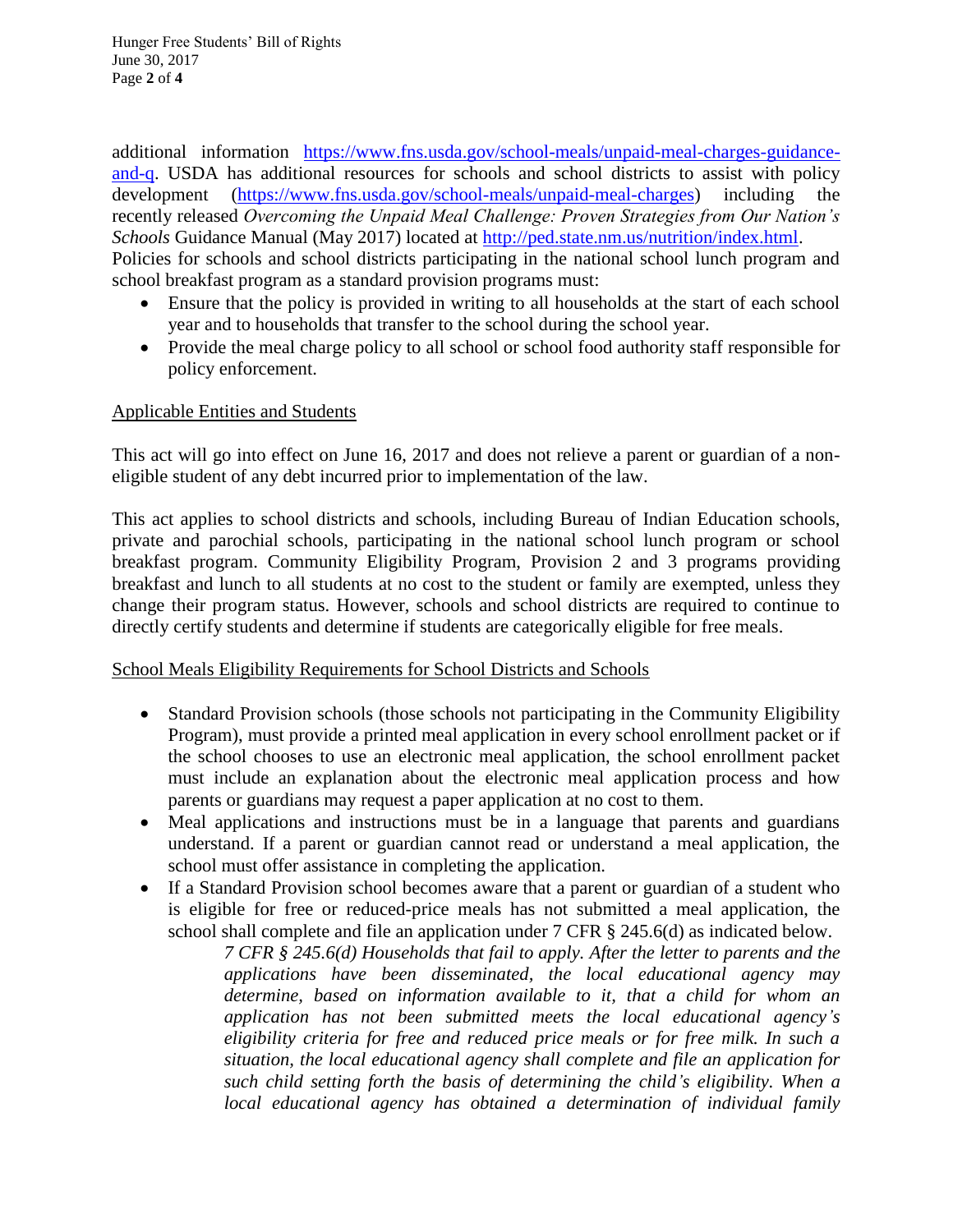*income and family-size data from other sources, it need not require the submission of an application for any child from a family whose income would qualify for free or reduced price meals or for free milk under the local educational agency's established criteria. In such event, the School Food Authority shall notify the family that its children are eligible for free or reduced price meals or for free milk. Nothing in this paragraph shall be deemed to provide authority for the local educational agency to make eligibility determinations or certifications by categories or groups of children.*

• The public schools or public school district's McKinney-Vento liaison for students who are homeless shall work with the school's or school district's nutrition staff to make sure that students who are homeless are directly certified as categorically eligible to receive free meals without delay. In addition, those students must be appropriately identified and entered into the Student Teacher Accountability Reporting System (STARS).

# Provision of School Meals

Regardless of whether or not a student has money to pay for a school meal or owes the school or school district for previously charged meals, a school or school district must provide a student who requests a meal with a USDA reimbursable meal, unless the student's parent has specifically provided written permission to withhold the meal from the student. Students who have been served a meal cannot be required to throw the meal away because they did not have money to pay for it or because a student's parent or guardian owes the school or school district money from previous meals.

Students who are not eligible for free and reduced price meals may continue to request meals and may continue to accrue a balance on his or her account. Schools may charge students at the USDA's "paid" meal rate. The act does not authorize the withholding of transcripts for lack of payment for meals. Withholding of transcripts on such grounds for students with disabilities who require a summary of performance when exiting special education programs would violate §614(c)(5) of the Individuals with Disabilities Education Act. Further, such practice may additionally implicate the Family Educational Rights and Privacy Act, as well as other applicable laws.

## Enrolling Eligible Students in School Meals Programs

If a student owes money for five or more meals, the school shall:

- Check the state's direct certification list to determine if the student is categorically eligible for free school meals;
- Make at least two attempts to reach the student's parent or guardian to have the parent or guardian complete a school meal's application. (Note: including the school meal application or instructions in the school enrollment application does not constitute a parent or guardian contact); and
- Require a principal, assistant principal or counselor to contact the parent or guardian to offer assistance with a meal application.